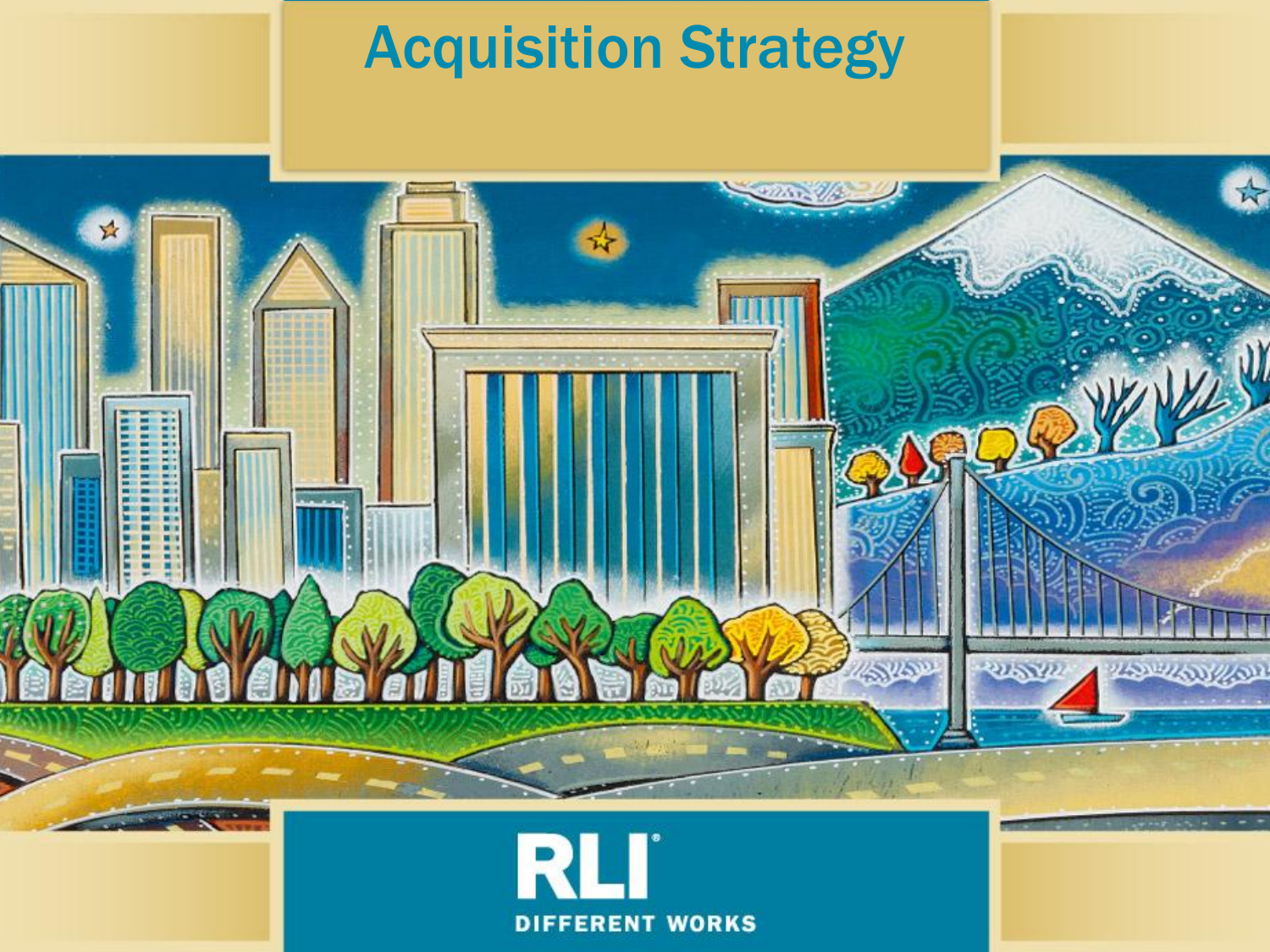#### RLI's strategy statement drives our thinking regarding acquisitions.

RLI will continue to be a premier specialty underwriting company that achieves industry leading combined ratios and book value growth. As a highly regarded underwriting company, we will remain a destination for talented underwriters and entrepreneurial minded people. We will seek out difficult markets while adding diverse and less cyclical products to improve product portfolio balance. Although we will continue to emphasize profit maximization, we will enhance our ability to grow over the long term. This growth will be oriented towards organic opportunities and acquisitions that preserve the unique culture that has made RLI successful.

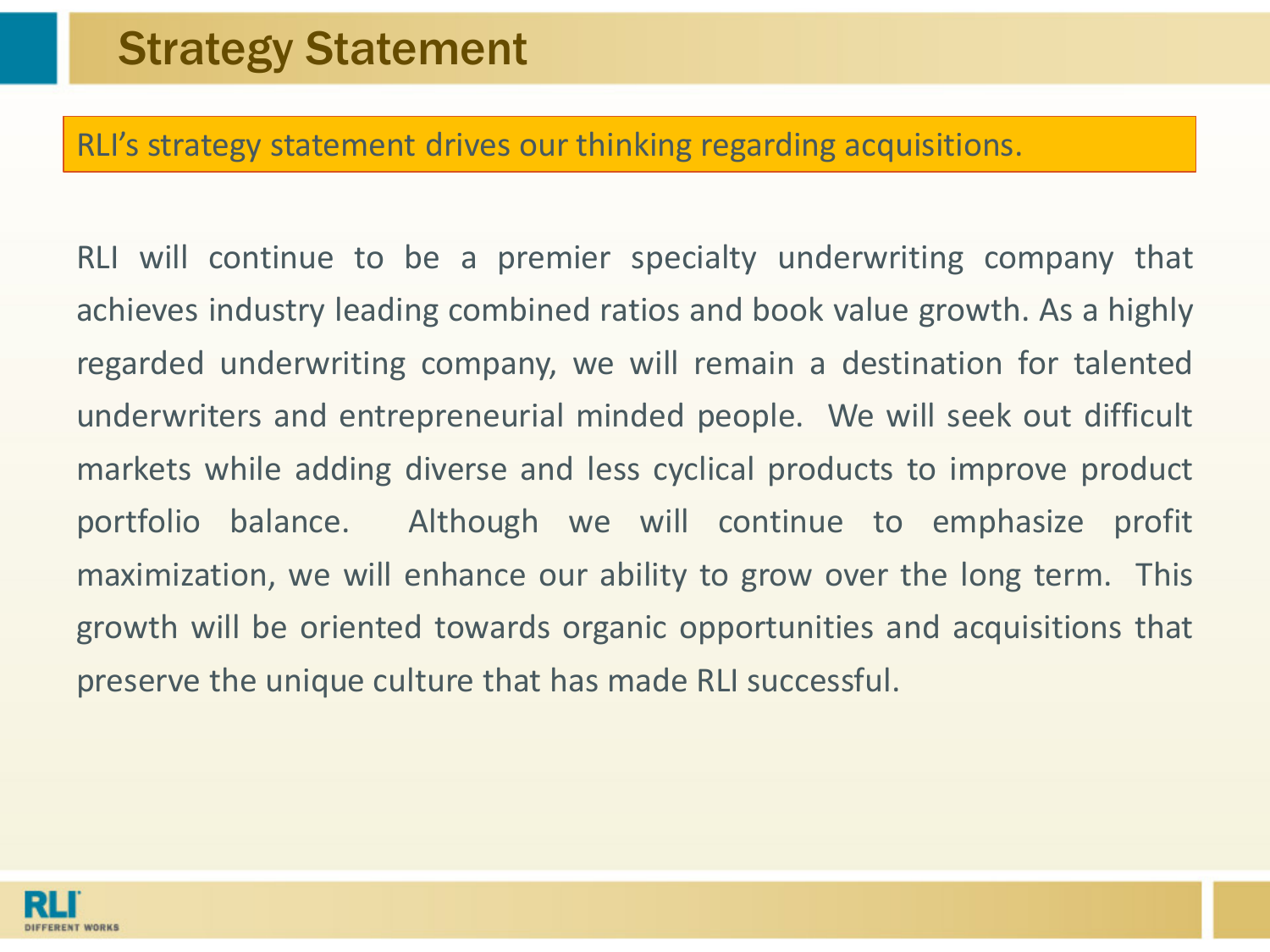### Acquisition Types

Although start-ups have been the predominant method of growth, acquisitions are sought to drive organic and inorganic growth.

#### **Organic Growth - Growing existing products**

Acquisitions will tend to be mono-line in nature and smaller in size.

#### **Inorganic Growth - Adding new specialty P&C products**

- Acquisition will be either mono-line or multi-line.
- **Mono-line acquisitions are 'cleaner' because integration efforts and risk are less.**
- Diversified P&C companies are not ideal acquisition candidates because the overlap of multiple existing products creates significant integration and social challenges.
- Diversification is an important theme in these efforts.

#### **Transformational - Acquiring outside the traditional boundaries of RLI.**

- At this time, RLI is focused on acquisitions within the U.S. P&C underwriting market and oriented towards small to mid sized acquisitions that won't fundamentally change our profile or culture.
- We do welcome opportunities to discuss transformational and outside-the-box ideas as we are continuously looking for opportunities to adapt our strategy and identify inflection points where a transformation would make sense.



FOCUS AREAS **FOCUS AREAS**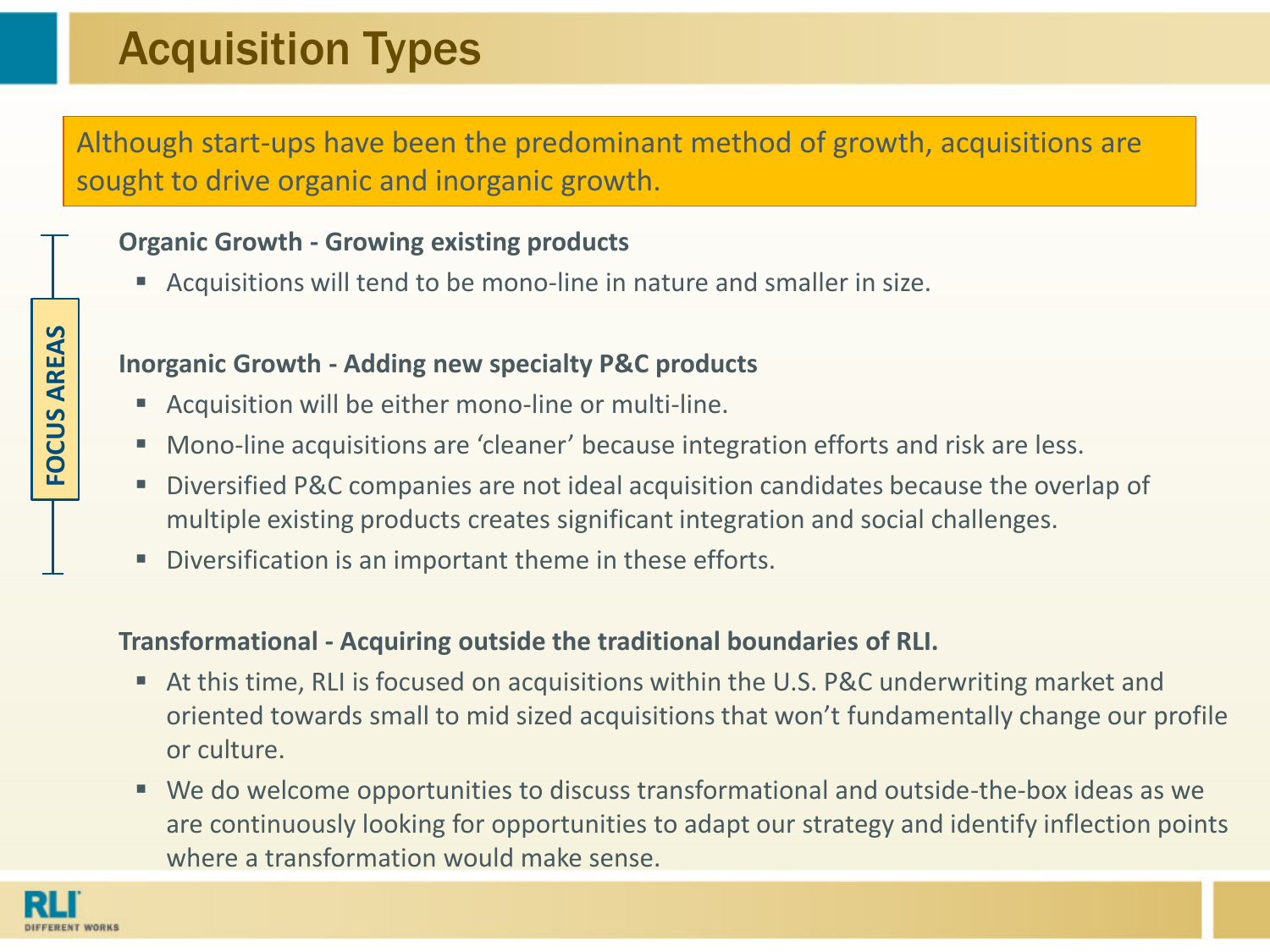### Key Strategic Considerations

- **1. Ability to reduce cyclicality** by introducing less correlated products.
- **2. Complementary to RLI culture**; entrepreneurial mindset, niche orientation, focus on talent
	- **A. Acquired talent** that can perpetuate previous strong results or an opportunity to deploy existing RLI talent to improve results.
	- **B. A "shared rewards" mentality**, or a culture that would benefit from (and succeed in transitioning to) the introduction of RLI's culture.
- **3. Consistency with RLI franchise**. Don't stray too far from core corporate competencies; consider reputation risk.
- **4. Must ultimately fit within our 'owner-operator' model;** permanently aligned incentives
- **5. Underwriting profit potential;** A demonstrated ability to produce consistent underwriting profit or a clear plan for how RLI resources can be employed to create such.
- **6. Opportunity size must fit within our risk tolerance**

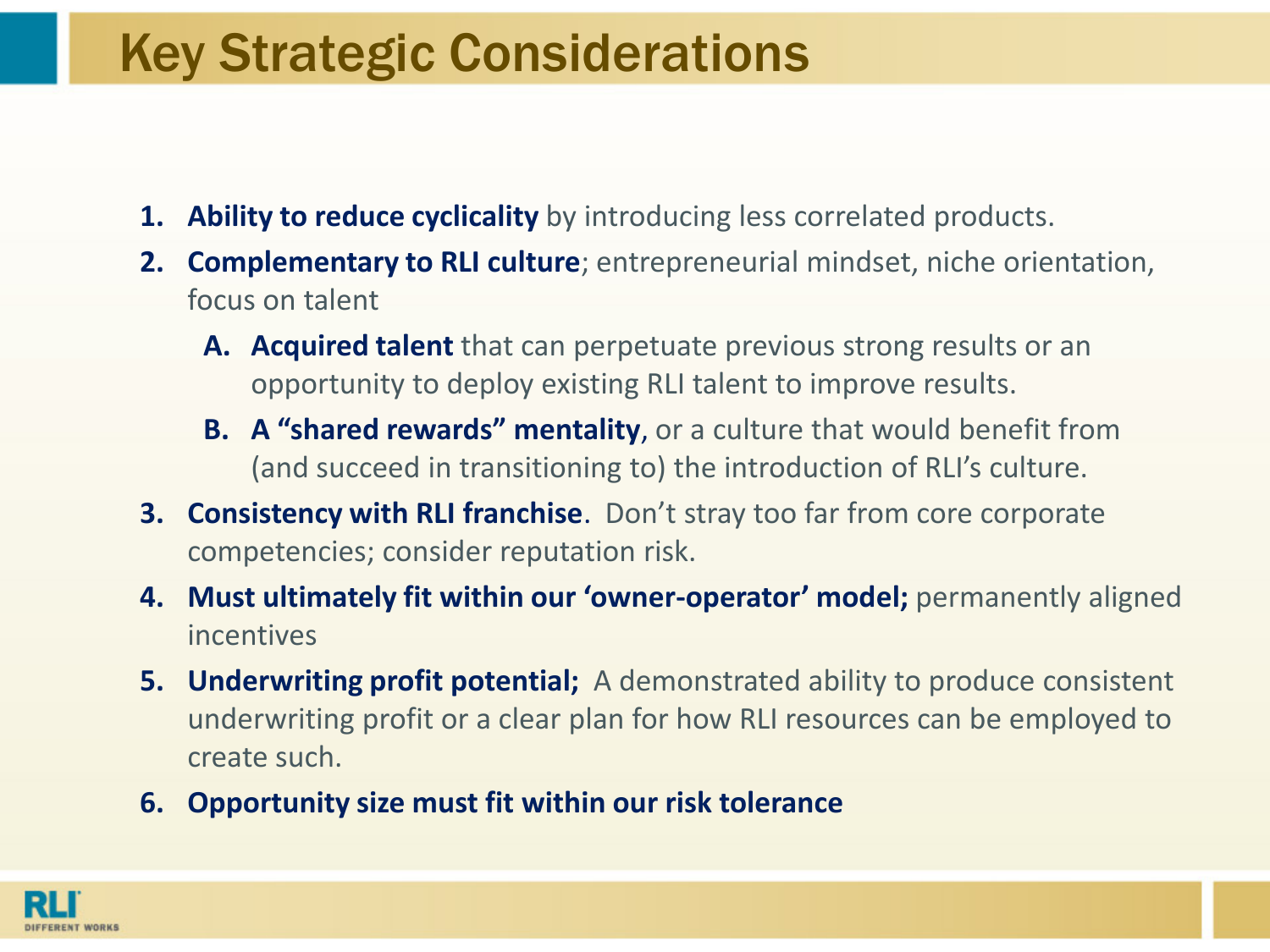### Strategic Fit of New Opportunities

Established preferences drive our evaluation of new products acquired via acquisition; the same framework employed for evaluating start-ups.

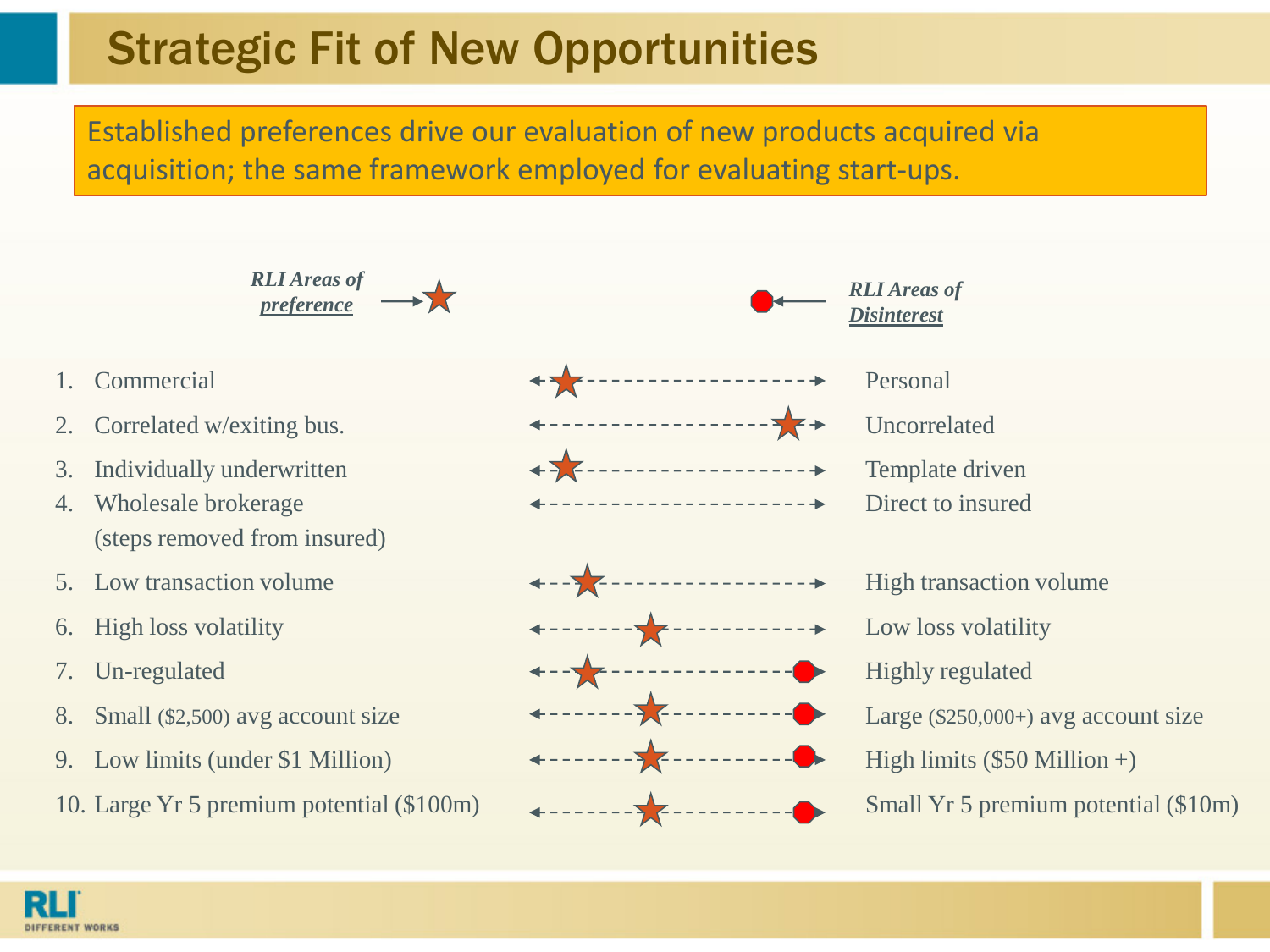### Types of Niches

#### Customer focused growth represents the next phase of RLI development

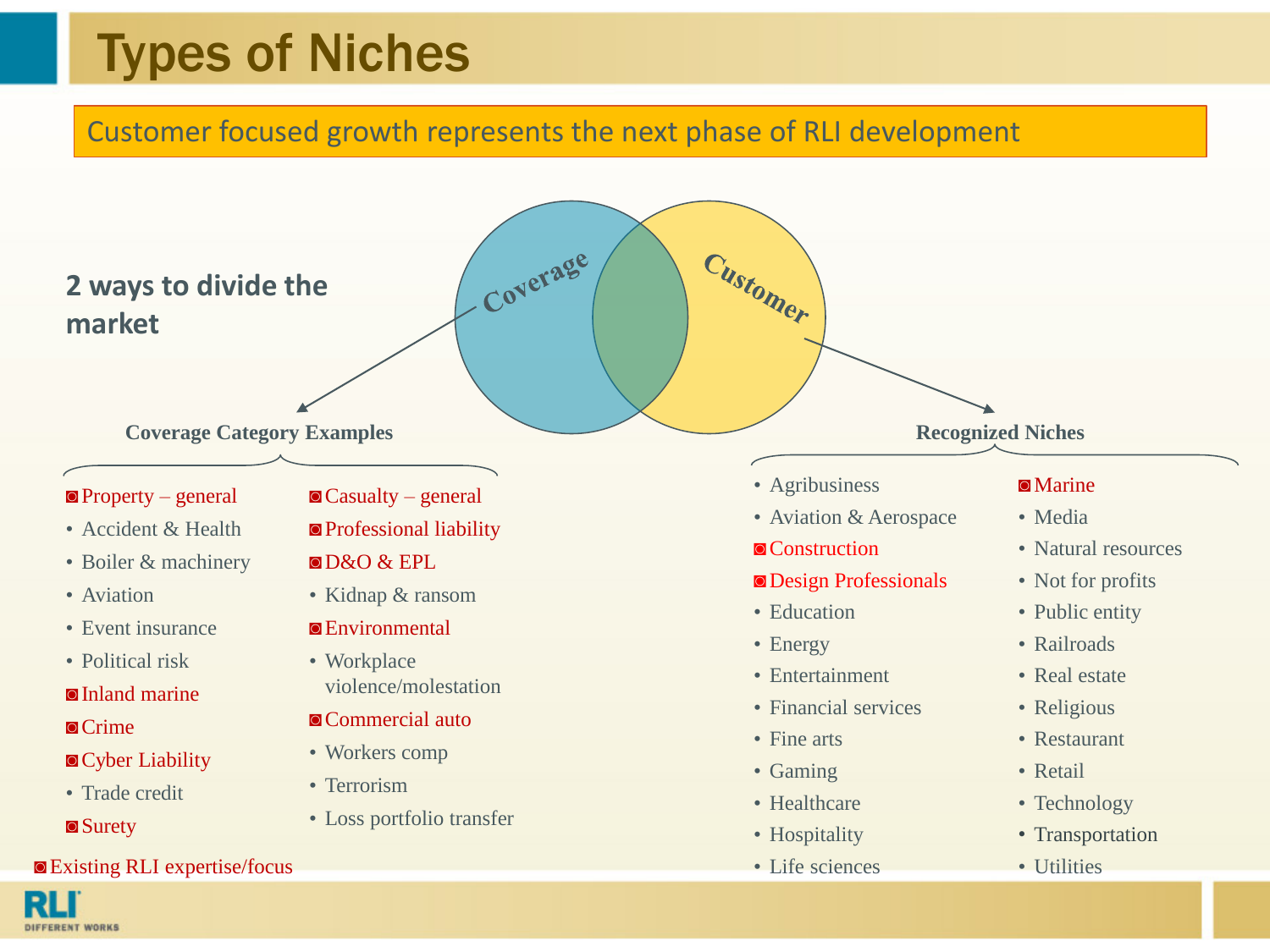# MGA ACQUISITION STRATEGY

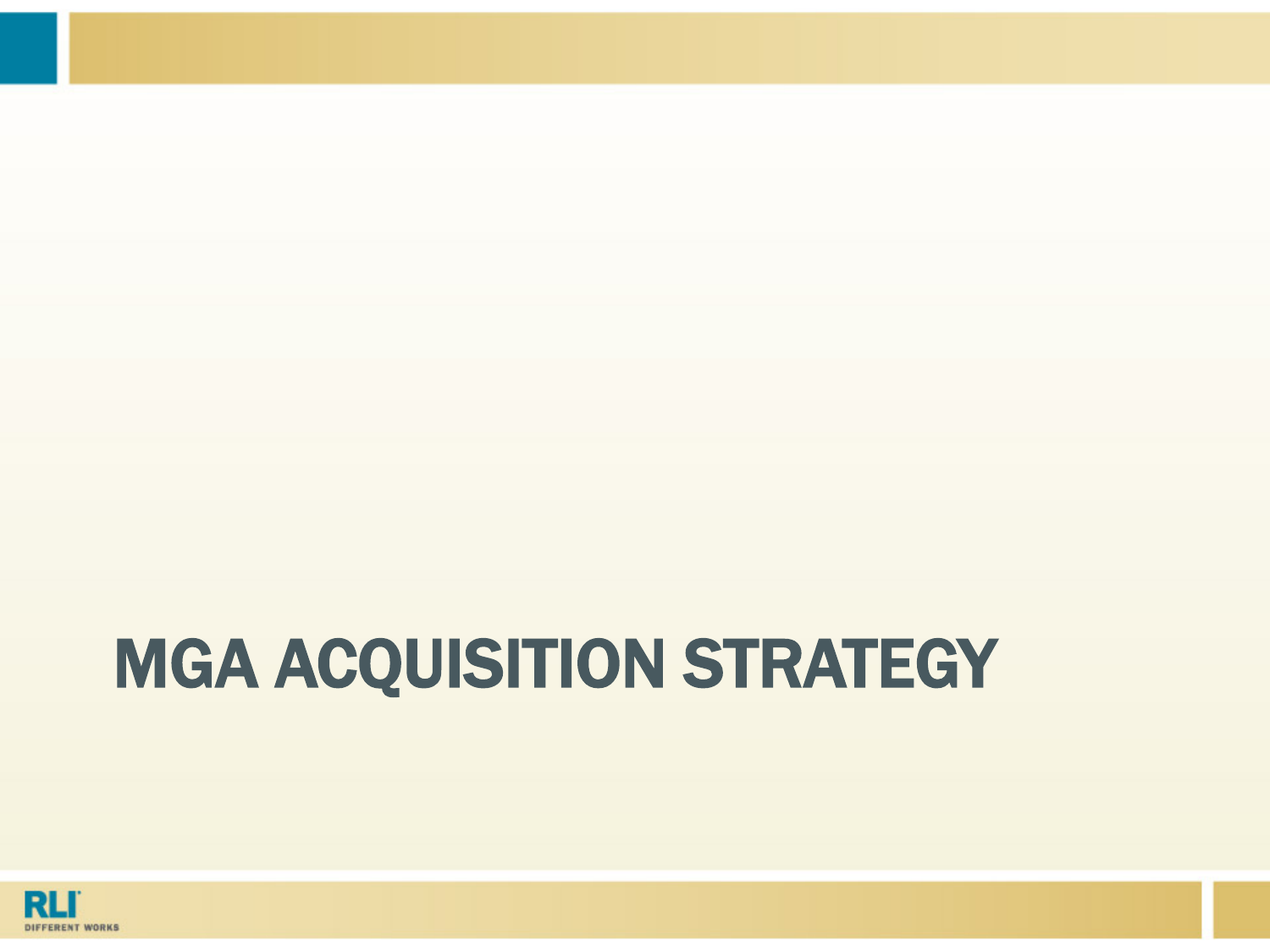### RLI's MGA Acquisition Strategy

Acquired MGAs may serve as entry into new core products or as bolt-ons for existing products.

- **1. New Product Category.** Acquisition of an MGA that could be converted into a stand-alone product.
	- Example: an MGA that specializes in the Fine Arts business becomes a group of in-house underwriters with P&L responsibility writing on RLI paper.
- **2. Product Bolt-On.** Acquisition of an MGA with specific underwriting expertise in an existing RLI product
	- Example: an MGA that specializes in small-fleet trucking risks that could supplement RLI's existing transportation business that largely focuses on large trucking and bus accounts
	- These MGA would report up to an existing RLI product vice president and write on RLI paper.

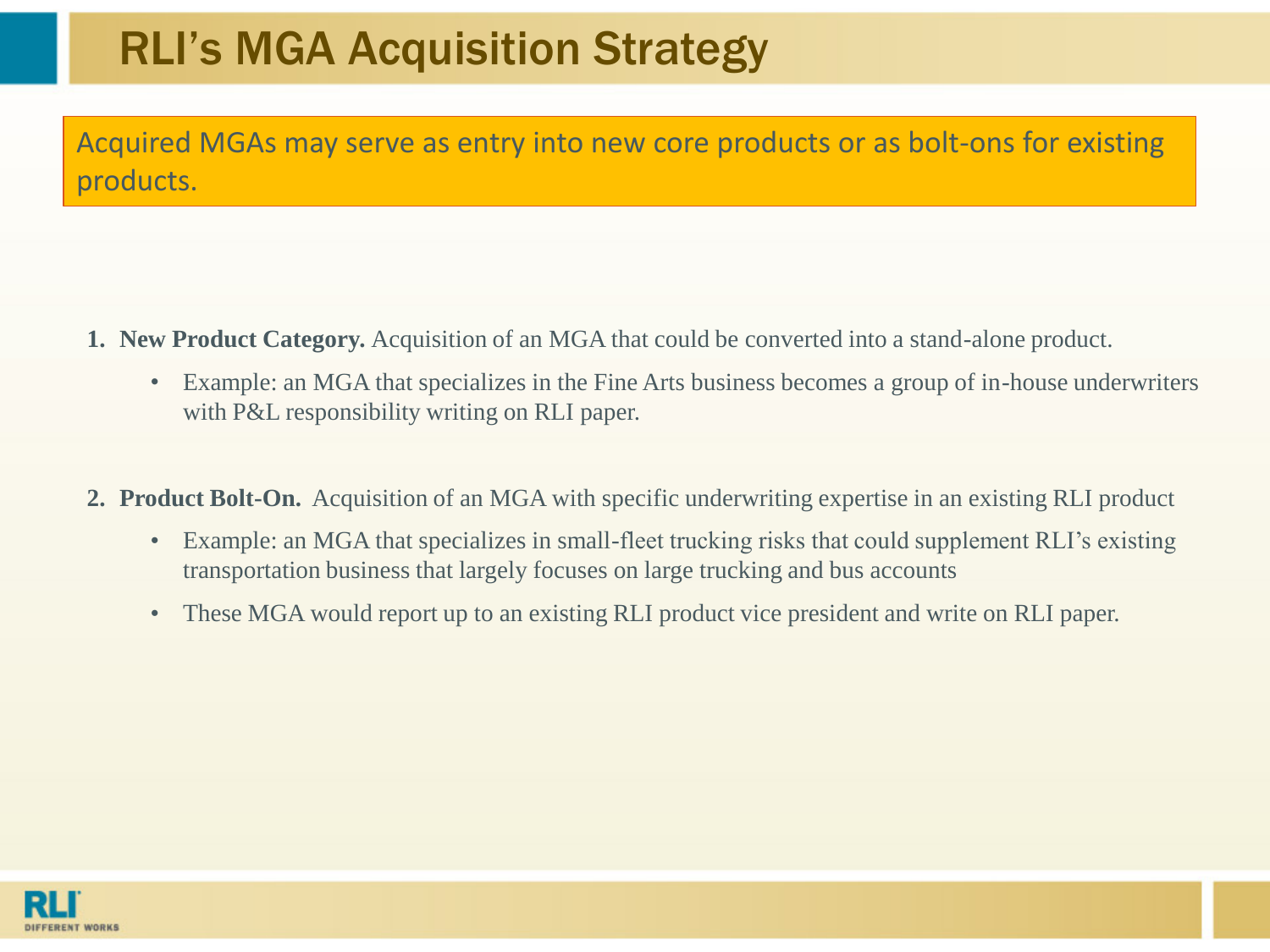### Acquisition Attributes

The bar is set high for MGAs, particularly with regard to demonstrating an attractive long term underwriting profit.

#### **RLI is looking for:**

- Niche opportunities; those that allow for highly specialized underwriting talent, technology, or distribution.
- Companies that exhibit strong underwriting capabilities along with strong marketing and distribution.
- Demonstrable underwriting results including IBNR.
- Companies and management teams that have always wanted to capture more of the economic benefits that come with owning the underwriting profit.
- Management teams that wants to operate in an insurance company environment with strong financial and home office support while also enjoying a significant degree of autonomy and flexibility.
- Management teams that are willing to accept accountability for underwriting profitability.

RLI recognizes that the sale of an MGA is a major decision for both the buyer and the seller. RLI is interested in exploring transactions that include an initial traditional underwriting relationship with a plan for eventual ownership.